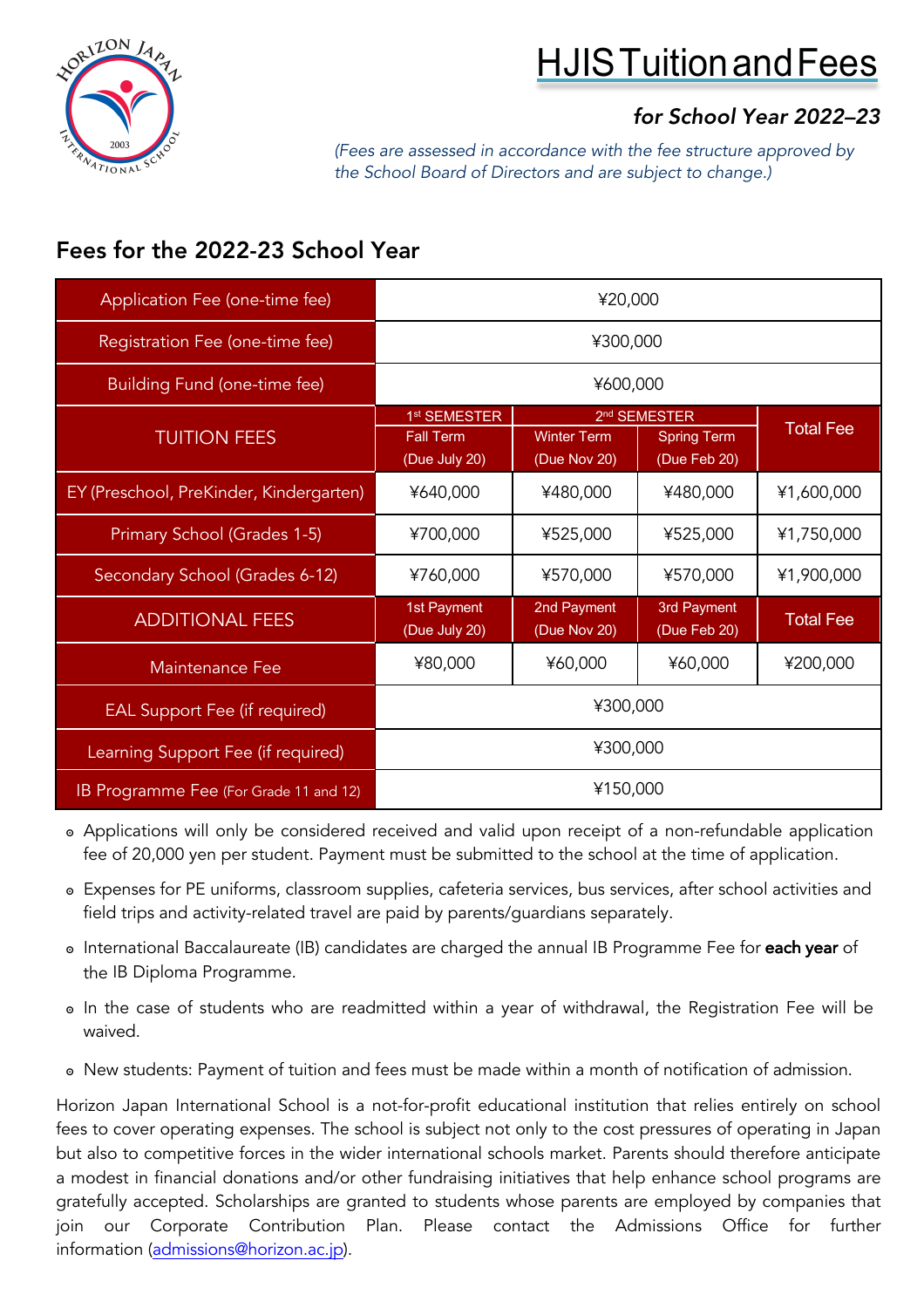# Explanations of Fees

# Application Fee (One-time Fee) Non-refundable

The **Application Fee** is a one-time, mandatory and non-refundable fee and is paid at the time of application for admission and readmission. This fee assists in covering costs associated with the application process and testing. This payment may be done by credit card through our online admissions portal or bank transfer. Applications cannot be considered until payment has been received.

# Registration Fee (One-time Fee) Non-refundable

The Registration Fee is a one-time, mandatory and non-refundable fee, and is due once a place at the school has been offered and accepted. This includes both admission of a new student or of a student returning after six months or longer absence. This payment is not refunded if the application is withdrawn.

# **Building Fund (One-time Fee)** Non-refundable

The **Building Fund** is a one-time, mandatory and non-refundable fee, and is due once a place at the school has been offered and accepted. This includes both admission of a new student or a student returning after one year or longer. This fee is specifically designed for major building projects, land and/or property purchase, new construction, expansion and major infrastructure improvements.

### Maintenance Fee Refundable

The **Maintenance Fee** is a mandatory contribution toward the infrastructure of the school, including furnishings, building maintenance, learning materials, etc.

# **Tuition Fees** Refundable

Tuition fees cover all school related expenses such as resources, instructional materials and laboratory fees. Each parent/guardian registering a student is responsible for all payments of school fees. All parents/ guardians are liable for payments on the due date whether or not companies assume responsibility for all or part of the fees. Kindly note that, parents are responsible for all bank transaction fees and charges.

# EAL Support Fee (Annual) and the contract of the Non-refundable

The English as an Additional Language Fee assists students in building a foundation of basic English skills. This is only applicable to students who need additional support to meet the standards of the mainstream classes. EAL Support Fee is required to be paid as long as the service is being received.

# Learning Support Services Fee (Annual) Mon-refundable

The Learning Support Services at HJIS is based on the philosophy that individuals vary in their learning styles, level of ability, pacing needs, motivation, and interests. Support is delivered through small group and/or individualized content/concept instruction and skill development.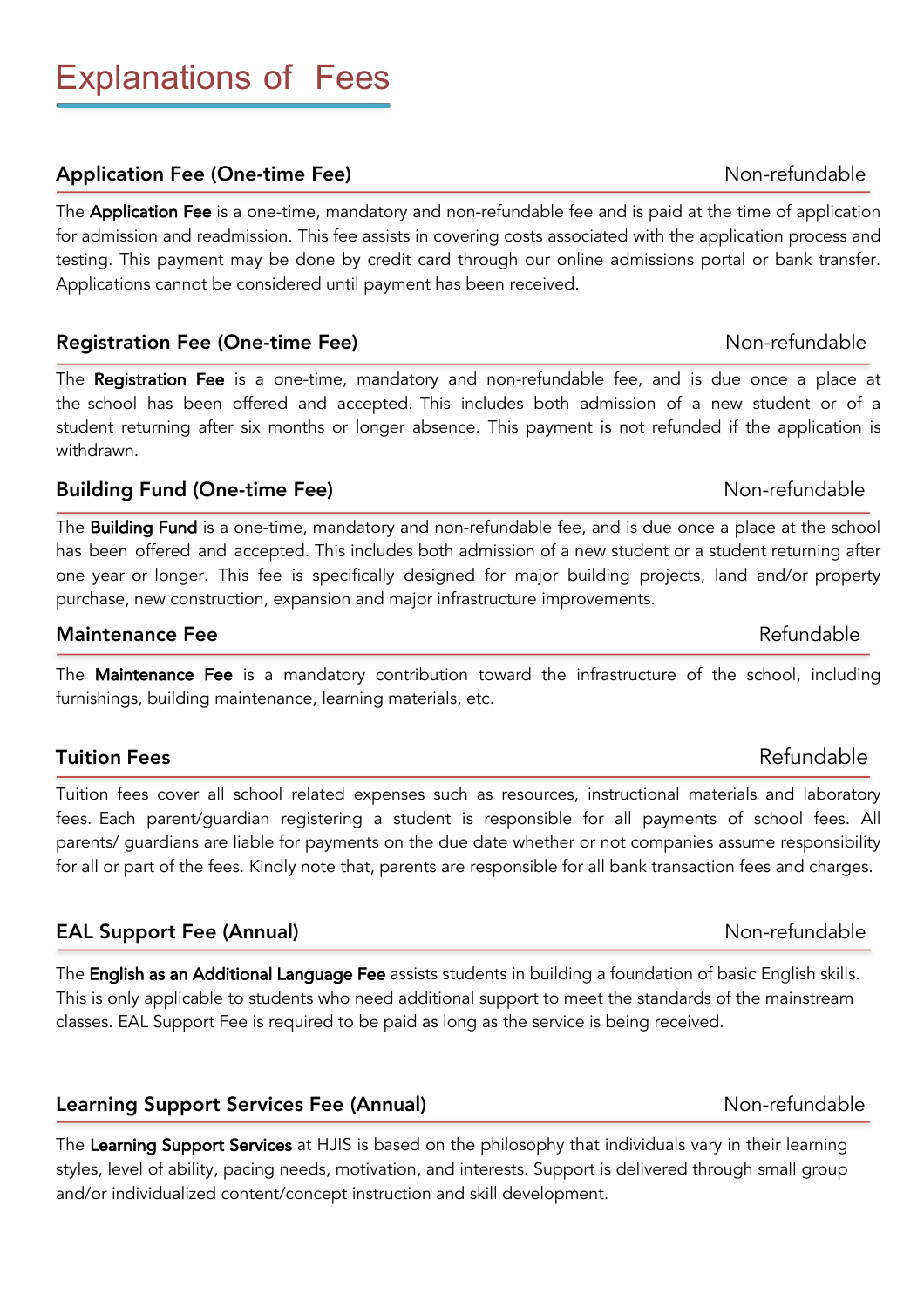School bus routes are arranged to provide as convenient a service as possible. HJIS reserves the right to change routes and times during the school year as needed. Please note that we cannot guarantee bus service to all locations, so it is important to first check availability with Student Affairs, hjis@horizon.ac.jp.

Note: HJIS is not obligated to provide bus service if a family's housing location is not within existing serviced routes. Please refer to the School Bus Rules and Regulations for details.

# **Lunch Fees** Refundable

HJIS serves a variety of hot nutritious meals provided by Cezars Kitchen which varies in price based on the items individually purchased. HJIS accept lunch payment on behalf of the Cezars Kitchen. Pricing for lunch program is published with the menus. Please email Student Affairs, hjis@horizon.ac.jp for additional information.

# Field Trip Fees

The School Field Trip Fees vary and depend on the duration and location of the trip. The cost of all trips and travels for school programs is the responsibility of families. Pricing and payment deadlines will be published and informed in advance of each trip.

# Technology Requirement

Kindly note that students in grades 1-4 are required to have an iPad. Students in grades 5-12 are required to have a MacBook. For details on the specifications, please contact the Admissions Office.

# **Bus Fees** Refundable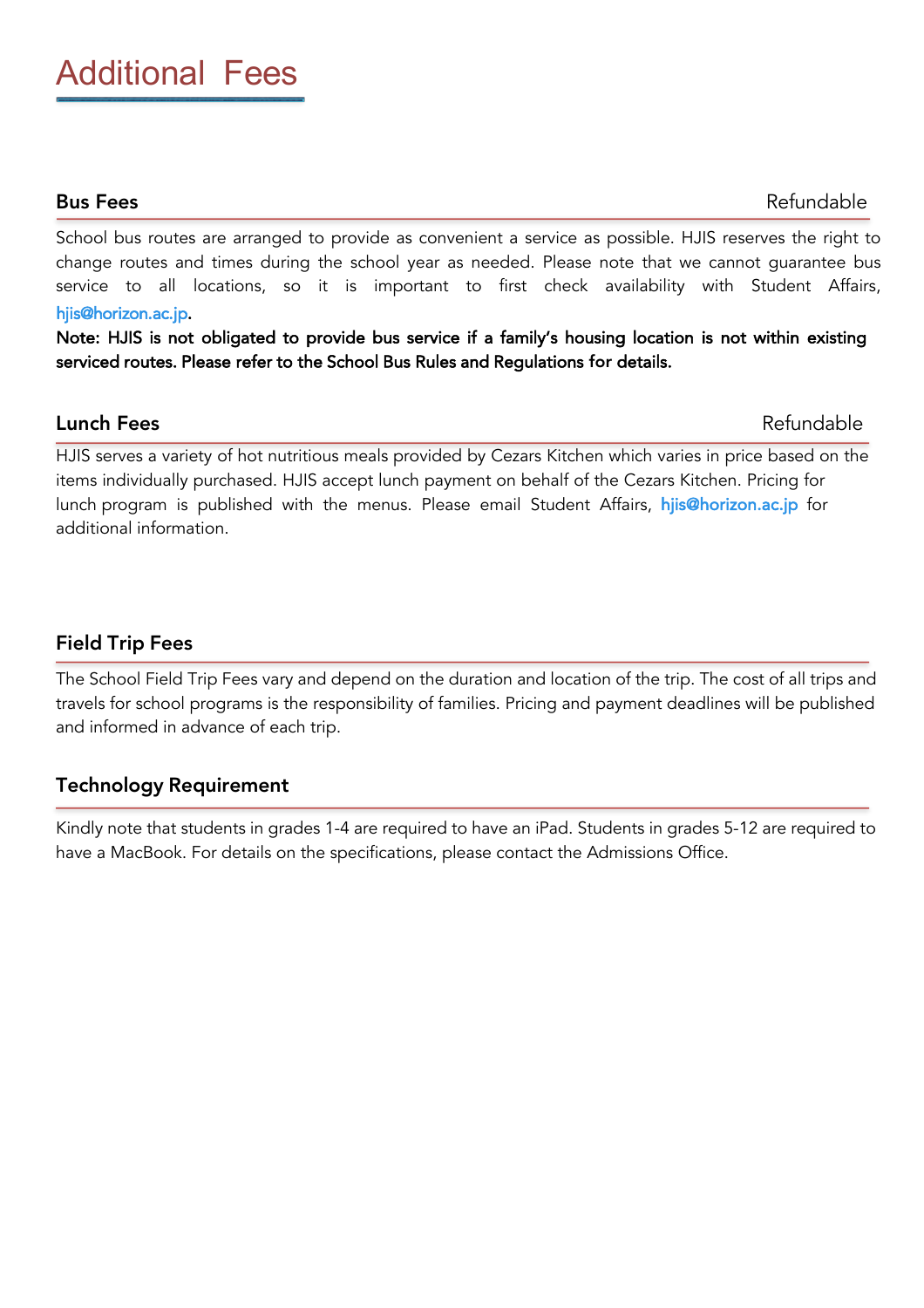# Returning Students

All students returning to HJIS for the following school year will receive their invoice in June. Invoices are payable on or before the due date(s) indicated on such invoice(s). Due to HJIS's open enrollment policy, we cannot guarantee a returning student's place after the payment deadline and HJIS may assign his/her place to a new student.

### Refund

If a student will be withdrawn during any terms, parents should notify the Admissions Office in writing off the last expected day of attendance. This notification must be received by the first day of classes in August (if withdrawing during the fall term) or the first day of winter or spring terms (if withdrawing during the term) in order for a refund of tuition, and maintenance to be made for any full term during which the student will not attend. Please be informed that even a day of attendance of a student in any of the terms will require full payment of tuition and maintenance fees for that term. Official transcripts and records are released only after all financial obligations have been met. HJIS will not reimburse any payments for a current term because of a student's absences, suspension or expulsion. Tuition and fees are not transferable to another student.

### Delinquent Payments

In cases of financial delinquency, school policy prohibits class attendance and/or the release of grades, transcripts, or other records of attendance and performance and/or refuse re-enrollment for the following semester. Payments more than 5 school days past due are subject to a ¥1,000 late fee per every school day.

### Late Enrollment

For students enrolled after the school year commences, tuition and bus fees will be calculated based upon term. Attendance for any portion of a term will necessitate payment for the entire term.

# Corporate Contribution Program

Corporations and organizations that provide educational benefits to their employees are asked to consider participating in the Corporate Contribution Program, a potentially cost effective alternative to paying school fees, tuition and the Japanese individual income taxes on these educational benefits. HJIS Board of Directors wants all parents and organizations to be aware that tuition does not cover the full cost of educating a student at HJIS. Consequently, tuition and fees would be significantly higher were it not for contributions and other non-tuition income. Therefore, your continued support of the School's voluntary annual fund is earnestly requested. For more information on how to make your contribution, please see Support HJIS page.